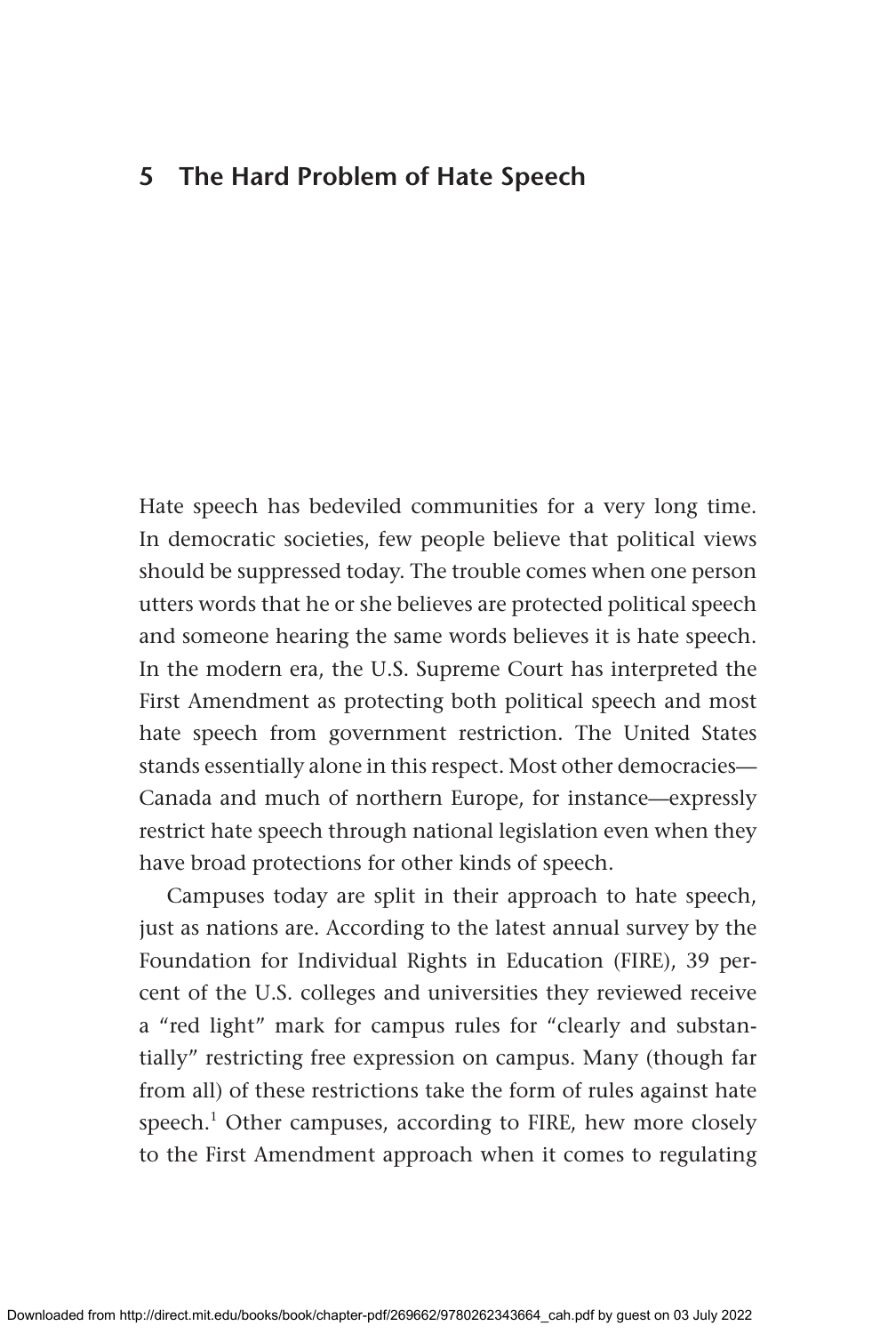speech. (When I refer to "hate speech," I adopt the *Oxford English Dictionary*'s definition: "speech expressing hatred or intolerance of other social groups, especially on the basis of race or sexuality. $y^2$ 

The matter is more complicated than simply saying that the U.S. Constitution protects hate speech and many schools regulate it, however. Not all hateful speech is protected speech, even under the First Amendment, which allows for certain restrictions on hate speech. For instance, harassment—whether based on gender or race—can rise to the level of restricted speech, as can words that incite violence. This "fighting words" doctrine remains controversial—many free expression advocates consider it bad law—but it is still the law of the land in the United States.

\*\*\*

On a Saturday afternoon in April 1940 in Rochester, New Hampshire, Walter Chaplinsky, a Jehovah's Witness, was distributing leaflets promoting his religion in a public place. A disturbance arose around Chaplinsky as townspeople objected to his reference to other religions as a "racket." James Bowering, a city marshal, arrived on the scene. Chaplinsky claimed he was punched by one or more members of an angry mob before being escorted to the police station for his protection. Bowering, representing the state, and Chaplinsky, seeking to spread the word about his religious beliefs, ended up in a dispute.

The altercation that ensued between Chaplinsky and Bowering gave rise to today's "fighting words" doctrine. Chaplinsky's words spoken to the marshal lay at the heart of the case before the Supreme Court. In the course of their interaction, Chaplinsky said to Bowering, the marshal: "You are a God-damned racketeer" and "a damned Fascist." Bowering, in turn, arrested Chaplinsky on the grounds of breaching the peace by uttering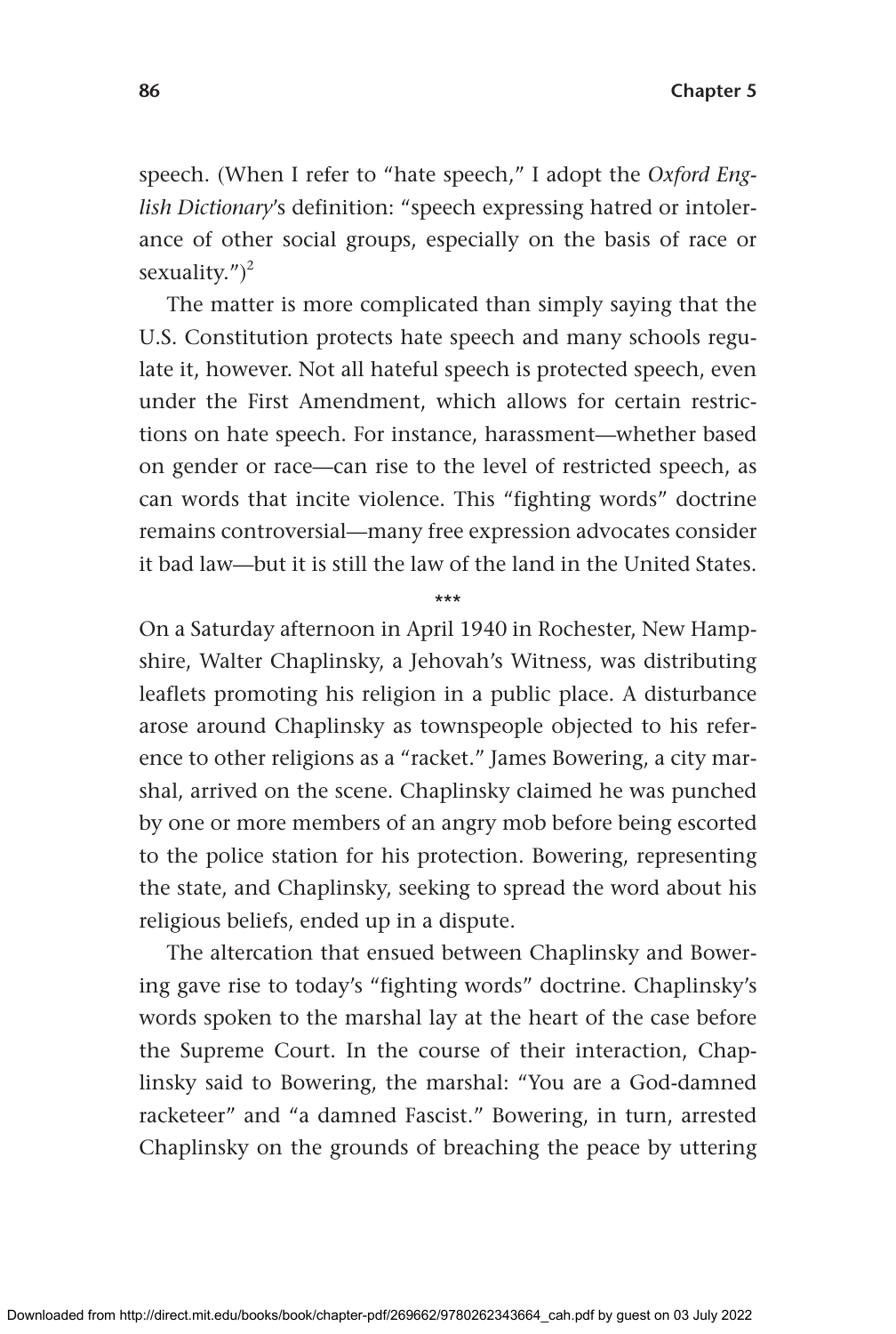these words in this way. Chaplinsky admitted to saying these things, though he denied uttering the name of the deity.

Chaplinsky's case wound its way up to the U.S. Supreme Court. The dispute centered on whether the statute under which Chaplinsky was convicted—chapter 378, section 2, of the Public Laws of New Hampshire—passed muster under the Constitution. The statute read:

No person shall address any offensive, derisive or annoying word to any other person who is lawfully in any street or other public place, nor call him by any offensive or derisive name, nor make any noise or exclamation in his presence and hearing with intent to deride, offend or annoy him, or to prevent him from pursuing his lawful business or occupation.3

The Supreme Court unanimously held the statute to be permissible under the First Amendment. This case has been cited for decades as standing for the proposition that the state may lawfully prohibit "fighting words."4

The Supreme Court has further elucidated its opinion since the holding in *Chaplinsky*, which has long given rise to criticism from scholars.5 In a 2003 case, *Virginia v. Black*, the court described fighting words as "those statements where the speaker means to communicate a serious expression of an intent to commit an act of unlawful violence to a particular individual or group of individuals."6 The court interpreted "intimidation"—in the sense of expression not protected by the First Amendment as a "type of true threat, where a speaker directs a threat to a person or group of persons with the intent of placing the victim in fear of bodily harm or death."7 While the notion of a "true threat" might fail the Supreme Court's reasoning if tested again today, the "fighting words" doctrine remains good law in the United States.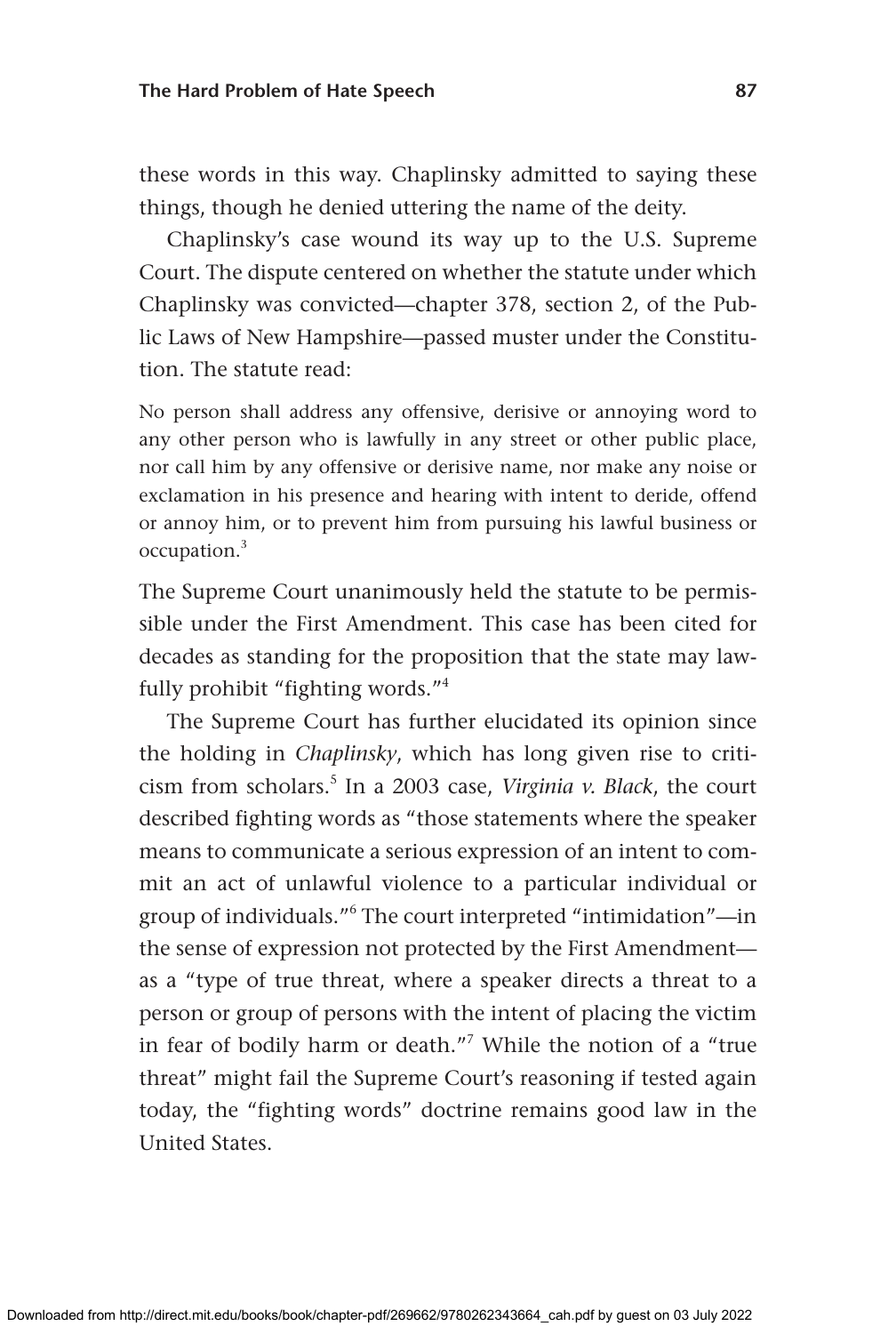I begin the discussion of hate speech with these key "fighting words" cases to draw attention to the fact that not all "hate speech" is protected speech, even under the U.S. Constitution. This subtlety is important in the context of assessing the degree to which campus administrators might restrict hate speech in a manner that is still in keeping with the First Amendment.

On campuses, administrators must navigate complicated legal waters when it comes to hateful speech. For instance, in Massachusetts, a state law requires educational institutions to regulate hazing, harassment, and bullying.<sup>8</sup> Gender and racial harassment, too, can violate both state and federal law. And in many places, administrators strive to meet another standard: ensuring that students benefit from an environment in which they can focus on learning, free from harassing speech. The hard question for administrators is how to strike an appropriate balance between protected speech that is necessary for a genuine exploration of ideas in the context of one's education and hate speech that diminishes students' ability to learn.

\*\*\*

On campuses today, hate speech tops the list of the most intractable topics related to free speech and diversity. Hate speech cases are hard in large measure because they inevitably give rise to high emotion. Those who use hate speech often seek to press the limits of free expression purposely. Just as children test the limits that their parents set, those who express themselves through hateful words and actions are often testing the boundaries of what they can get away with.

This testing is not without consequence—particularly in the close confines of a learning community. The effects of hateful speech are often felt overwhelmingly by those in the minority on campuses. In other cases, hate speech targets female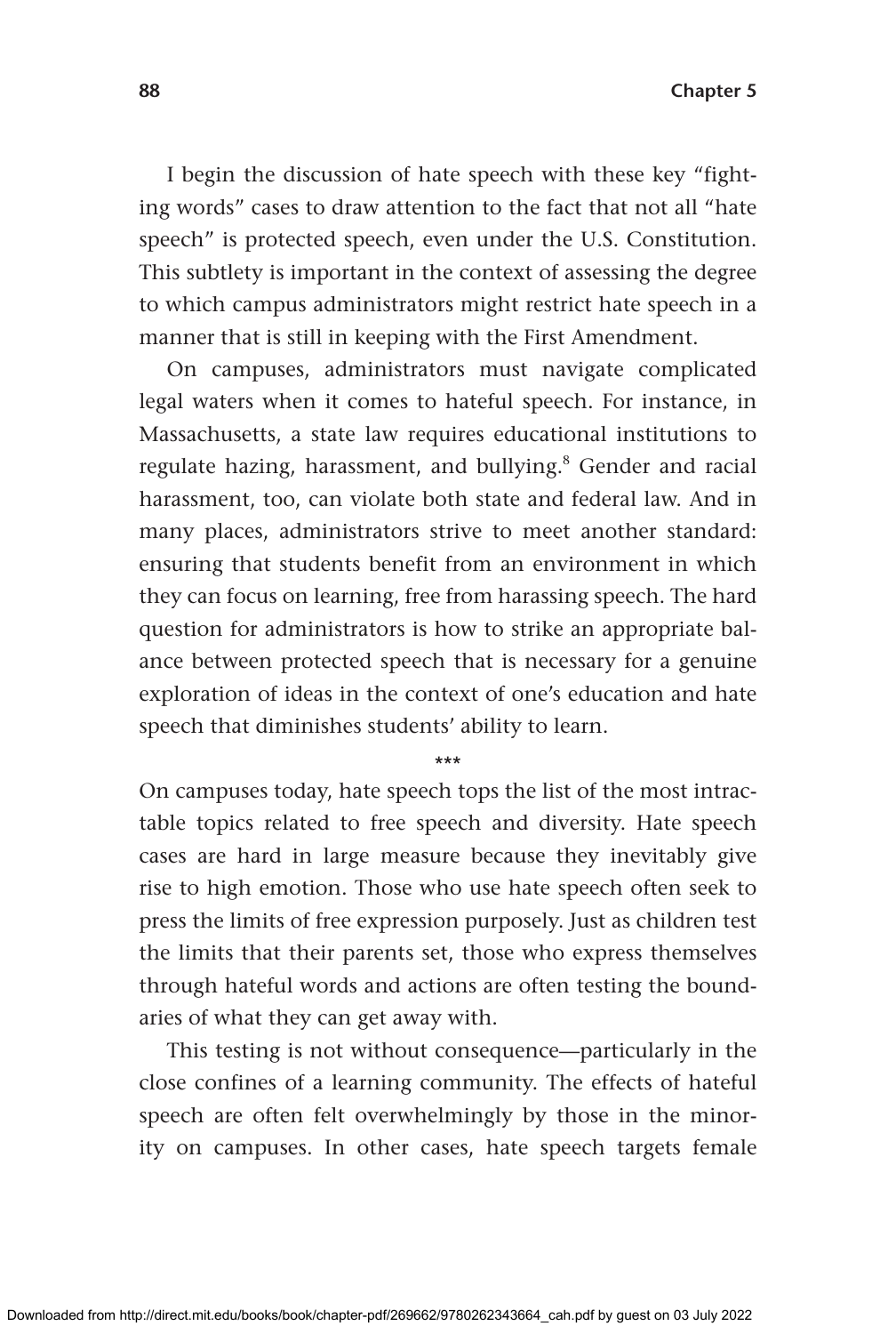students and staff who may be in the majority on some campuses but who have historically been marginalized. Much of the time, those affected have done nothing to prompt the harmful speech—they are just minding their own business, trying to get an education. Hate speech is, at the very least, an unwanted distraction to the students, faculty, and staff at whom it is directed.

Hate speech can cause real psychological harm. The inequity of hateful speech being disproportionately borne by some members of society lies at the core of the argument made by social justice advocates that campuses should have stronger speech codes, including rules that curtail hateful speech. The sharpest limit of tolerance theory—and of strong free speech rights in the context of hate speech—is that most often the burden of tolerating hate falls unevenly on those who feel marginalized for one reason or another.

Laws oriented toward educational institutions often acknowledge this problem of disproportionate harm to marginalized individuals in a community. For instance, the Massachusetts statute that regulates hazing, harassment, and bullying notes:

Each [school antibullying] plan shall recognize that certain students may be more vulnerable to becoming a target of bullying or harassment based on actual or perceived differentiating characteristics, including race, color, religion, ancestry, national origin, sex, socioeconomic status, homelessness, academic status, gender identity or expression, physical appearance, pregnant or parenting status, sexual orientation, mental, physical, developmental or sensory disability or by association with a person who has or is perceived to have 1 or more of these characteristics. The plan shall include the specific steps that each school district, charter school, non-public school, approved private day or residential school and collaborative school shall take to support vulnerable students and to provide all students with the skills, knowledge and strategies needed to prevent or respond to bullying or harassment.<sup>9</sup>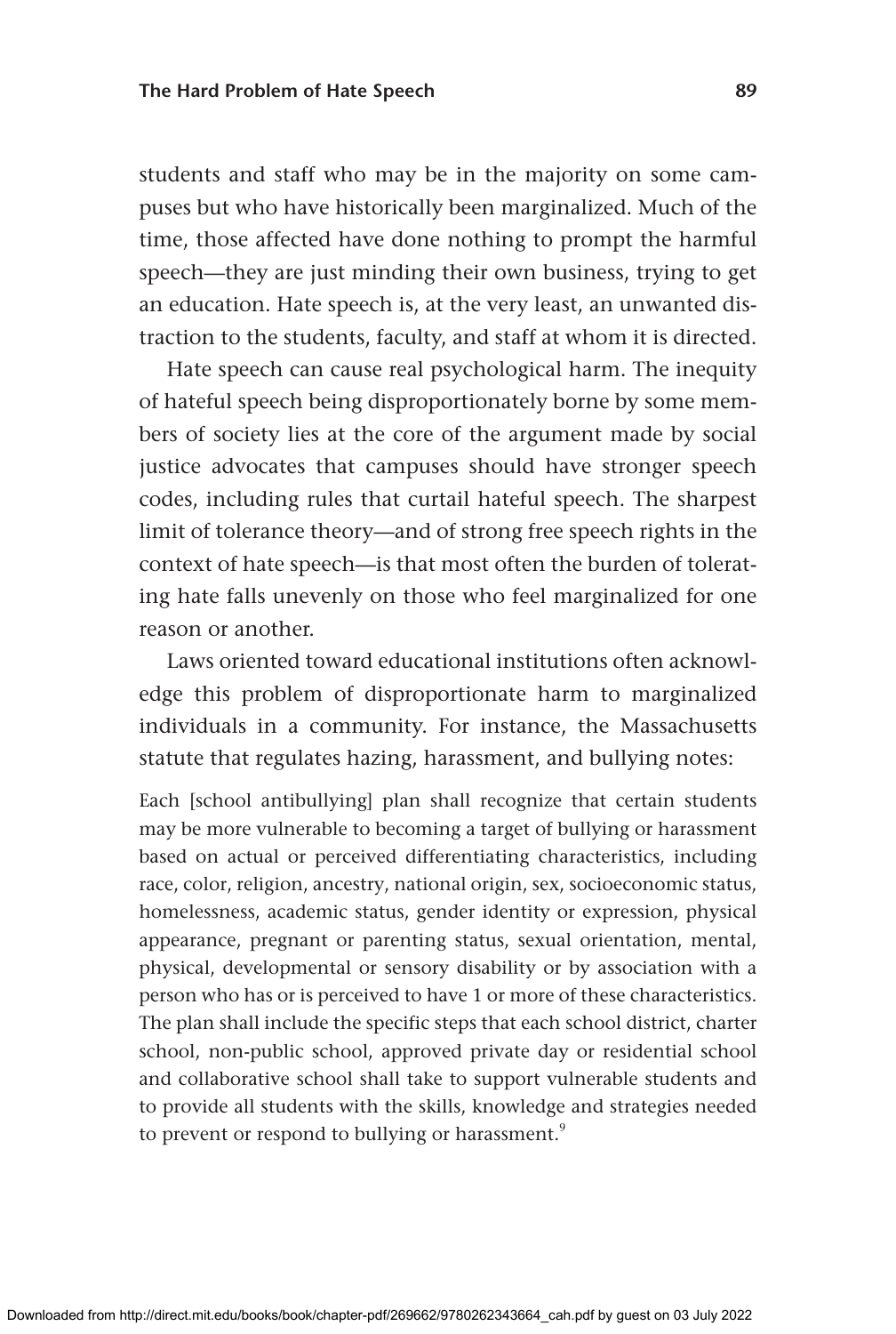While this statute focuses on environments for school-age children, it makes plain an important concept. The burden of bearing hateful speech tends to fall disproportionately on those in the minority on campuses of all types.

One of many reasons to take the long view on the topic of free expression is that the dynamic of who is in the minority is likely to change. Those who find themselves in the majority at one moment may be in the minority at another, and vice versa. In nineteenth-century Boston, for instance, the dominant Protestant community regularly discriminated against Catholic immigrants from Ireland. The infamous sign "No Irish need apply" that hung in Boston shop windows stood for a deep-seated, pernicious discrimination against the Irish. But by the late twentieth century, the Irish Catholic community had become the undisputed powerhouse of Boston politics. Once the butt of harsh criticism and hate speech, many Boston Irish (among other Caucasians living in Boston at the time) paid the hate forward during the dispute over school integration and the busing of students in the 1970s. The residents of South Boston some of them descendants of those who had been discriminated against in the nineteenth century—in turn expressed virulent racism against the African-American community in the late twentieth century. The point is not that Boston's Protestants or Irish Catholics have been, or are today, any more racist than anyone else. The point is simply that those who are on one end of discrimination are wise to recall that they may be on the other end at another point in history.

Those arguing for stronger speech codes during the Obama administration may be thinking twice about calling for speech restrictions on campuses in a United States led by President Trump. If the machinery of censorship were to limit the use of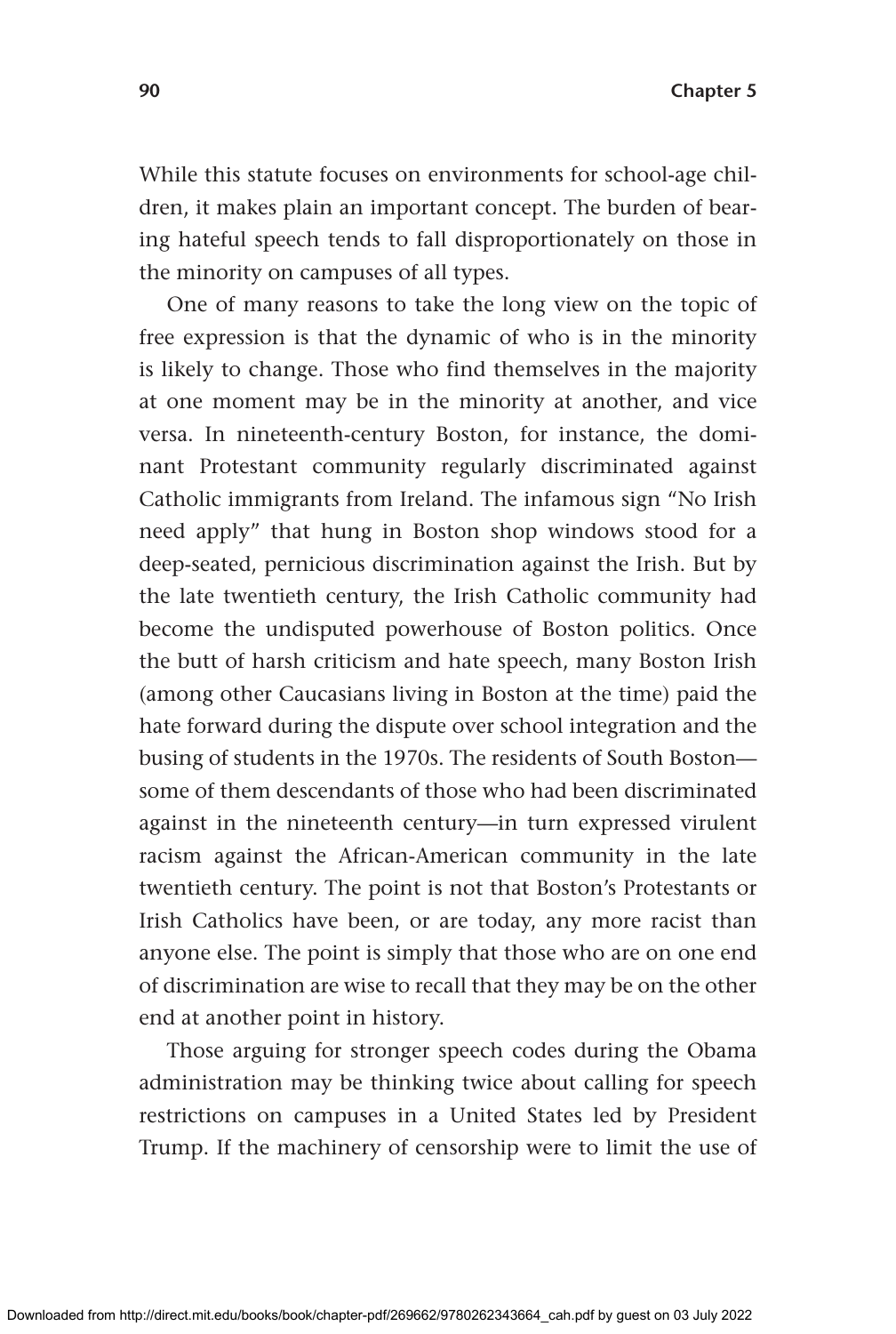the term *racist* or *privileged* with respect to white men or to curb criticism of symbols such as state or national flags, the dynamic involved would take on a different cast. Principles that protect speech and call for equity serve everyone, not just the ascendant or the marginalized at any given moment.

The proliferation of hate speech online is another reason to reconsider the way a campus handles this type of expression.<sup>10</sup> The online environment is rife with hateful speech of every variety, available from anywhere through the powerful mobile devices carried around in students' pockets and pulled out in nearly any free moment. The growth of hate speech online, in communities around the world as well as on our campuses, connects the harms that our students face locally with the harms that others experience globally. While no one has a good solution to the problem of the cross-border flow of hateful speech and its effects, the reality of these changed circumstances needs to be factored into any campus-based calculation. What happens locally can reverberate online, connecting with similar occurrences elsewhere, in ways that can be consequential.

At any given historical moment, there are strong reasons to allow wide latitude for political opinions on campus to protect both free expression and academic integrity, when many schools also value diversity, equity, and inclusion in just as fundamental a way. What is to be done when these values clash in a digitally networked era?

As educators, we ought to begin by making clear to students that we consider hateful speech, on campuses and otherwise, abhorrent. One of the purposes of education can be, and should be, to teach tolerance and empathy, which in turn ought to diminish the utterance of hateful speech on campuses and beyond. This

\*\*\*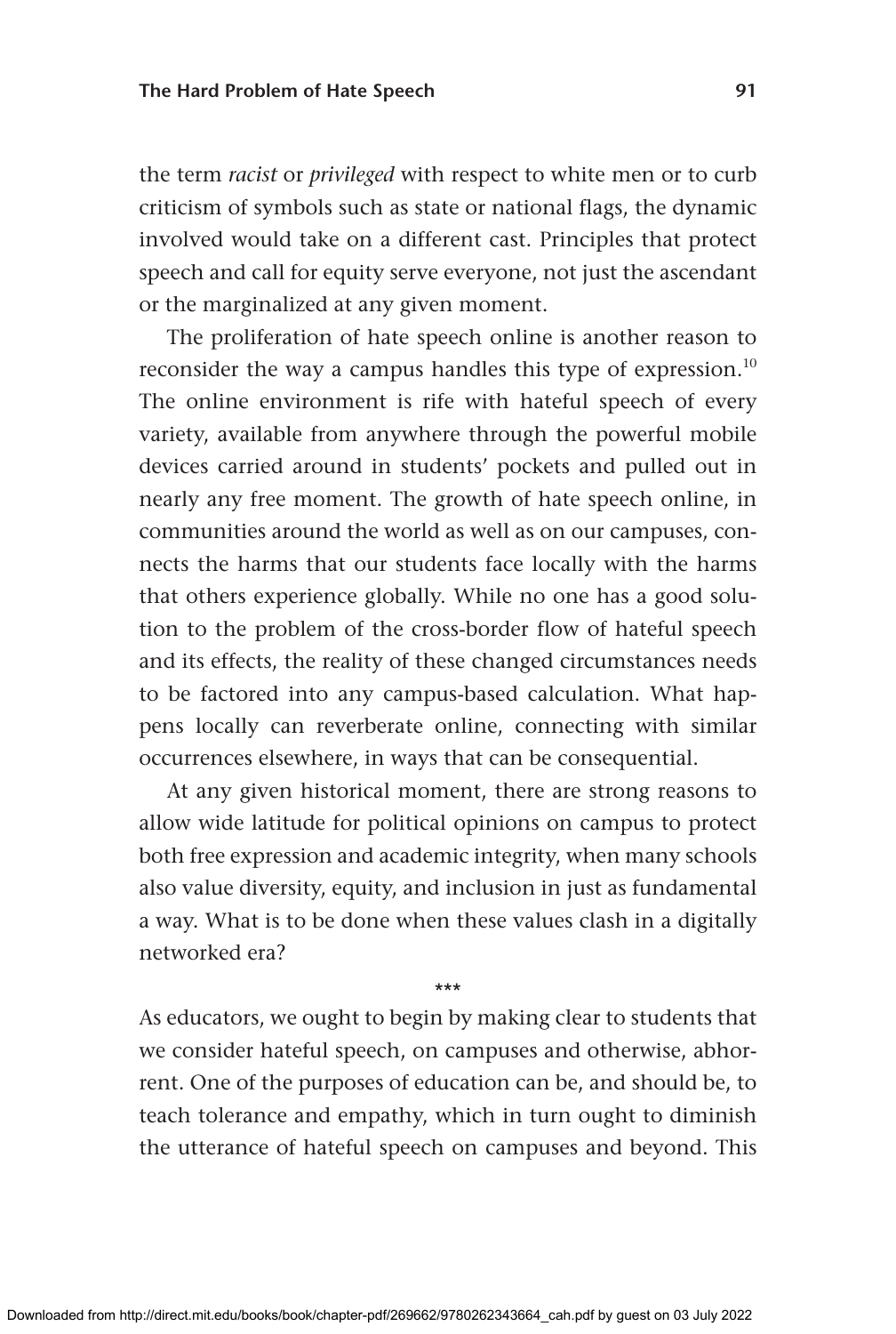starting point is just as important as the starting point in favor of broad discretion for speech on campuses. Educators should also give voice, unequivocally, to our obligation to ensure an environment in which all students can focus on their learning. That obligation extends not just to face-to-face encounters but to those online as well.

Campus administrators are right to listen to the claims of current students, who make us aware that hateful speech still happens on our campuses and that the effects of this speech can be deleterious to a learning environment. Often, these student activists argue that a particular conception of free speech is less important than the values of equity and inclusion on a campus. It is this clash of values that gives rise to the toughest moments: when a commitment to a genuinely diverse community comes up against an equally genuine commitment to a free and open environment for expression. The job of educators should be to ensure both values can thrive on campus to the greatest extent possible.

Administrators often create teams that address bigotry through programming and support. Arizona State University, for instance, has a long history of supporting this type of initiative, while also earning high marks for its commitment to free expression from FIRE and other observers. Today, some of this important work is conducted through its Committee for Campus Inclusion (CCI). As its webpage states, "Actions constitute harassment, if they substantially interfere with another's educational or employment opportunities, peaceful enjoyment of residence, physical security, and they are taken with a general intent to engage in the actions and with the knowledge that the actions are likely to substantially interfere with a protected interest identified in the subsection above. Such intent and knowledge may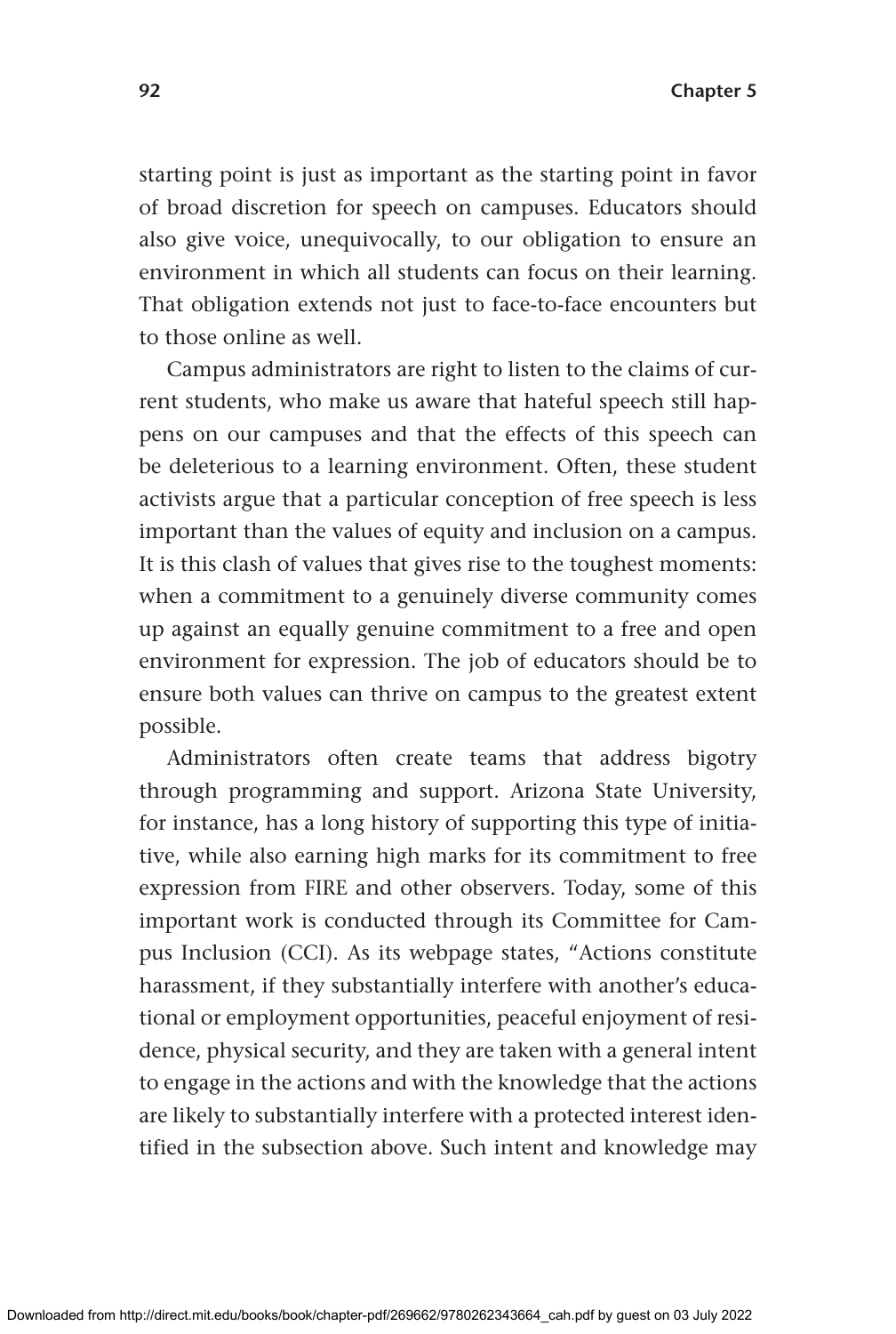be inferred from all the circumstances."<sup>11</sup> Concurrently, the CCI webpage notes: "Neither this nor any other university policy is violated by actions that amount to expression protected by the state or federal constitutions or by related principles of academic freedom. This limitation is further described in the 'ASU First Amendment Guidelines,' the current version of which supplements this policy."12 ASU purposefully sets out to honor both diversity and free expression through its campus inclusion work.

Our starting point as educators should be with efforts to prevent hate speech in the first place, while also making clear the importance of ensuring that political views of all persuasions, respectfully shared, have a place on campus. A goal of universities should be to eliminate hate speech, even as some degree of noxious expression must be tolerated by all sides in any debate. To the extent that prevention doesn't work, a school should do what it can to mitigate the effects on those targeted. This work should happen in classrooms, in orientations, and in plenary meetings of the community. Academic communities that fail to work on teaching tolerance up front are likely to experience the ill effects of conflict as students test out their ideas in insensitive ways.

Despite our best efforts to prevent it, hateful speech arises on campuses just as it does in the world at large. There is no easy answer to how to handle hate speech on campuses when it arises—or when it seeps onto a campus from afar, via social media. If a university adopts the First Amendment as its guide, the range of permissible speech is not unlimited but is relatively wide. To limit the effect of hate speech through other means, that university might commit to a renewed emphasis on programming and support for the legitimate concerns of those affected, just as

\*\*\*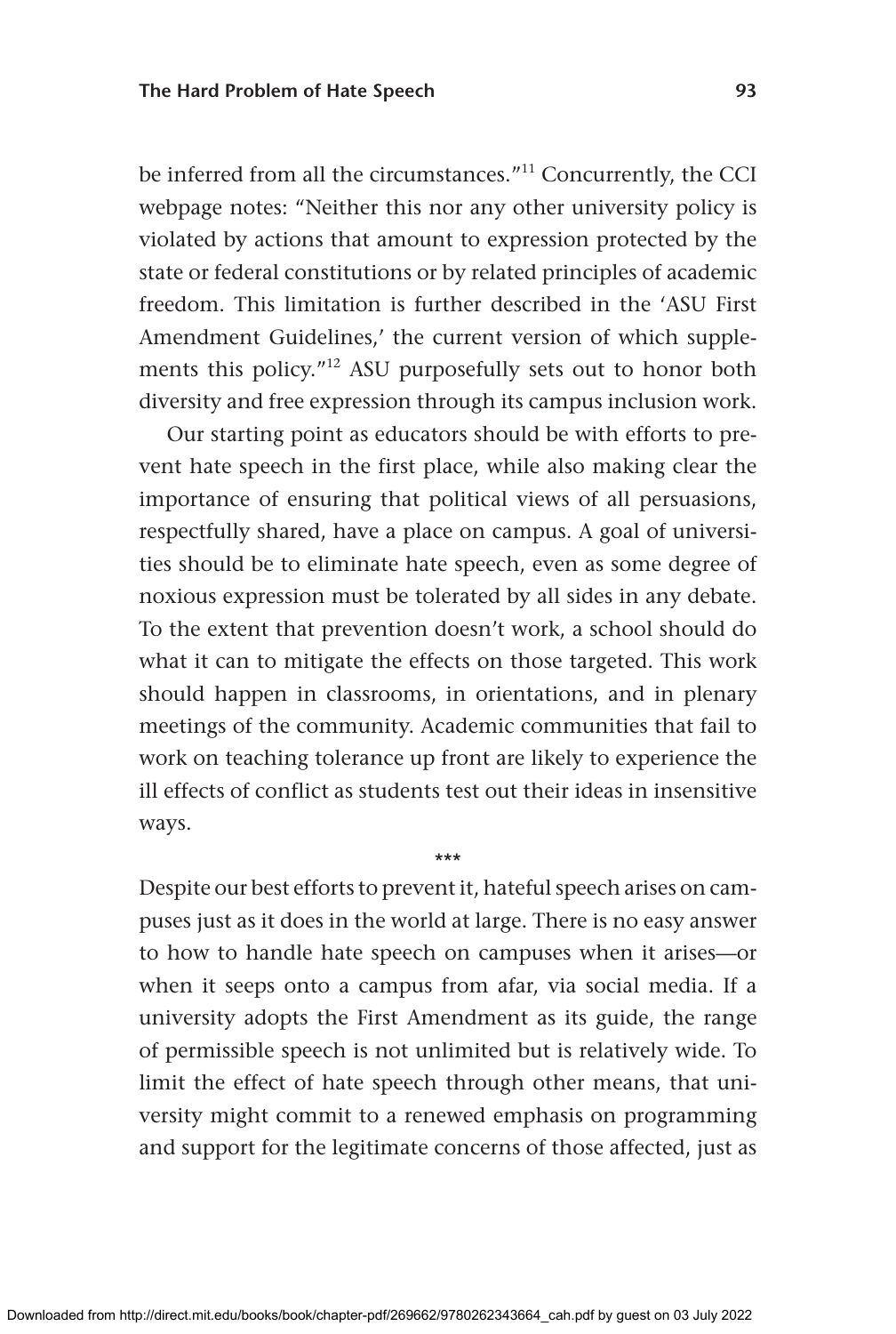ASU did. If a community chooses to add a campus speech code instead, the answer will always end up being case by case. Institutions that do adopt speech codes must address the critique that their implementation may curtail academic freedom and the learning that is the primary point of university life. $13$ 

A school's educational mission should drive its policymaking. Context matters enormously in terms of how a learning community handles clashes between claims related to free expression and the desire to clamp down on hateful speech.

This range of approaches on campuses establishes a form of pluralism that in itself is a good thing. FIRE conducts an annual survey of campus speech codes, providing an important guide to students and administrators regarding the range of policies. $14$ Major universities with a strong free expression tradition, such as the University of Chicago, are right to make plain their philosophy to prospective scholars and students alike.<sup>15</sup> Columbia University, under the leadership of First Amendment scholar Lee Bollinger, makes clear to its students that it, too, will follow the principles of the First Amendment on campus.<sup>16</sup> State universities and those funded directly by the government may not have a choice: they are commonly deemed to be "state actors" that must uphold the First Amendment protections.<sup>17</sup>

Even for a state school, it is possible to craft campus policies, including disciplinary codes, that are devoted to balancing free expression with tolerance for a broad range of students and faiths. Schools and universities often disallow speech that amounts to gender or racial harassment; intimidating other students through phone calls or online messaging; or inciting violence against other students. Schools also strike this balance by distinguishing between speech and conduct—a blurry and sometimes unhelpful line, but one that is often invoked.<sup>18</sup> Speech that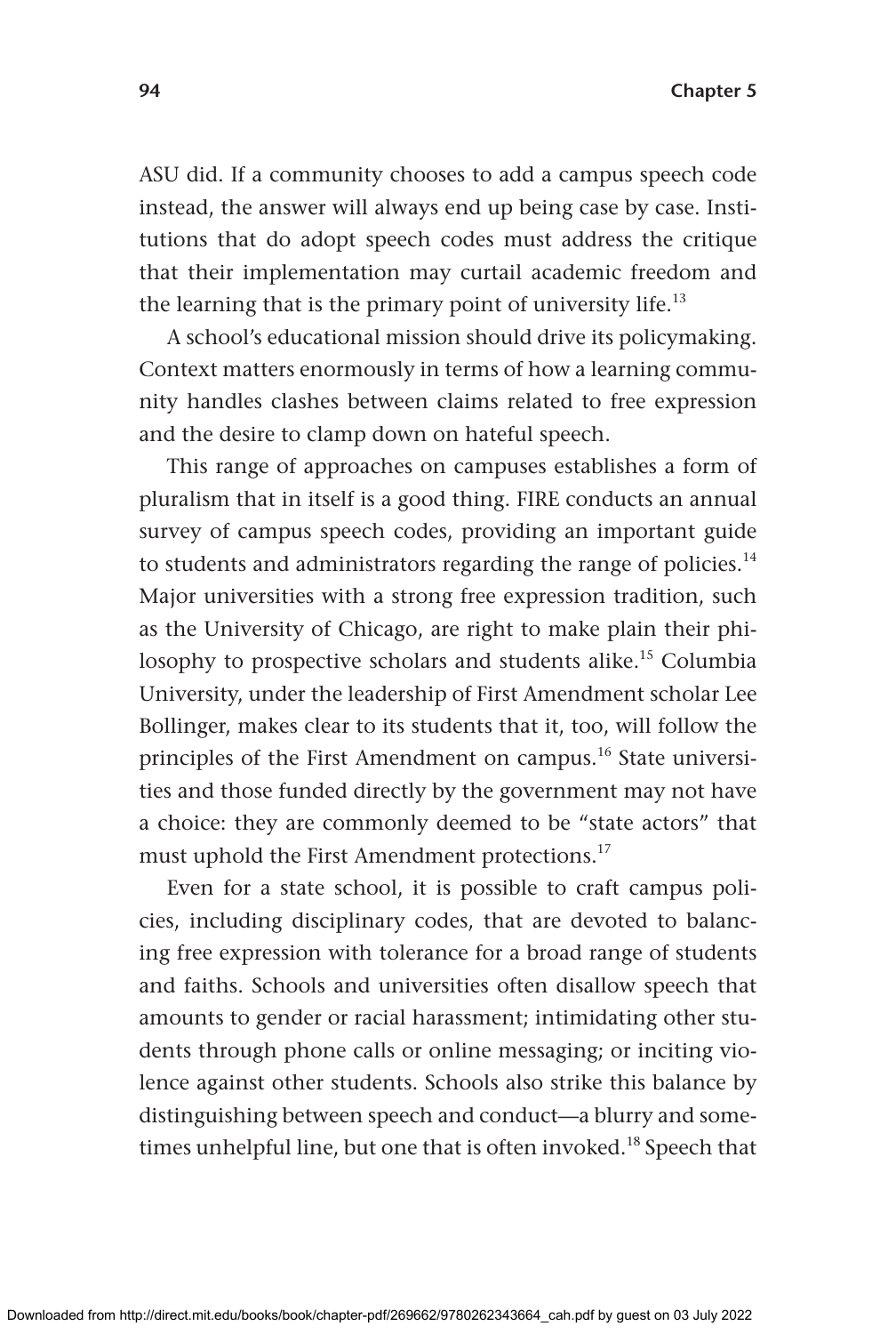is directed toward an individual and interferes with their ability to engage in the educational program can and should be treated as a disciplinary matter. No student should be able to harass another student. These rules can be, and often are, crafted in such a way that they are consistent with the First Amendment.

In a legal sense, private schools and religious institutions have more room to maneuver than state schools, should they wish to restrict speech further than the First Amendment would permit. A religious school, driven in its decision making by a different mission, might adopt a different set of speech rules than a secular institution. A private high school, with younger students and a mission to develop strong character as well as a spirit of inclusion, likewise might decide to impose tighter limits on permissible speech than a major public university would.

As critical as I was in chapter 2 of the ham-handed letter from the University of Chicago dean at the start of the 2016 school year, the policy of the university at large is laudable, especially insofar as it is consistent with, and tied directly to, the university's long-standing goals. As the University of Chicago stated in its recent *Report of the Committee on Freedom of Expression*, "From its very founding, the University of Chicago has dedicated itself to the preservation and celebration of the freedom of expression as an essential element of the University's culture."19 The University of Chicago places freedom of expression at the center of its set of values and makes that commitment clear to students and faculty from the outset. No student or faculty member joining the community could reasonably mistake the university's policy for anything other than full-throated support for free expression.

The hard questions tend to arise when a private school decides to impose a speech restriction to curtail hate speech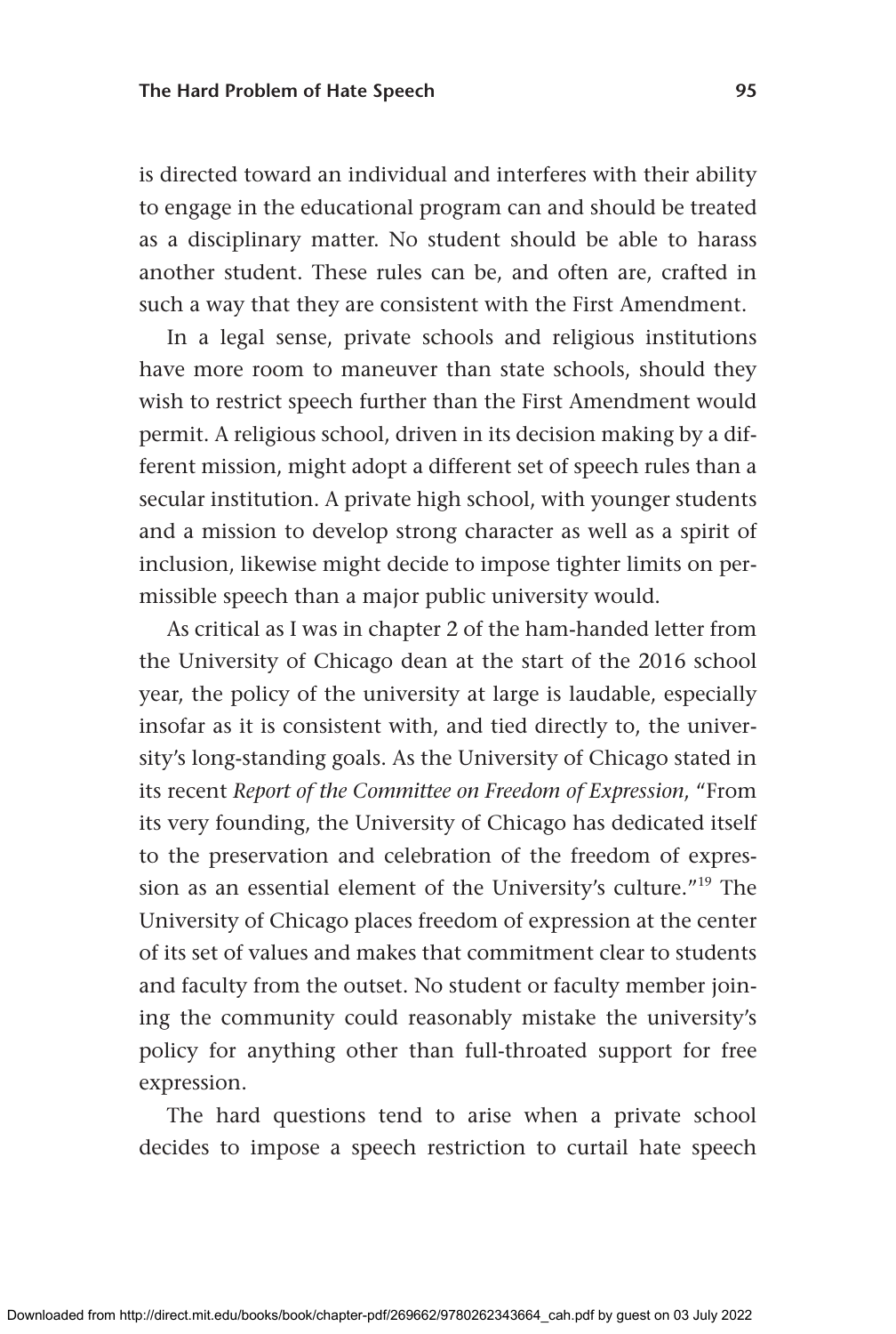that would not be permissible under the First Amendment. My view is that a private school certainly may invoke restrictions that are more protective of campus minorities than the First Amendment would permit. That is especially true in the context of K–12 schools where the stage of development of the learners is different in meaningful ways from the stage of development of university students. It is also plausible that private colleges and universities may adopt a set of rules deviating from the requirements of the First Amendment.

A student attending a private school with a different history and a different mission than, say, the University of Chicago, might reasonably expect that the institution would adopt a different posture when hate speech arises. For instance, a school founded in the Catholic tradition might adopt practices in line with the teachings of that faith. A Jewish university, likewise, might sensibly adopt rules distinct from the rules set by the Constitution. A historically black college or university (HBCU), established for the purpose of educating young people of African or African-American descent, might adopt yet another set of rules that favor certain forms of inclusion over its commitment to free expression in certain cases. A women's college might make choices based on the commitment to single-sex education that lies near the heart of its mission. Private institutions should be admired when they clearly state their values and then carry them out with fidelity even when conflicts arise.

As critics from FIRE and elsewhere rightly contend, the main concern when it comes to the speech restrictions of private institutions is duplicity. If a private school says one thing about its commitment to free expression and then does something else, the school has misled incoming students. Many of the speech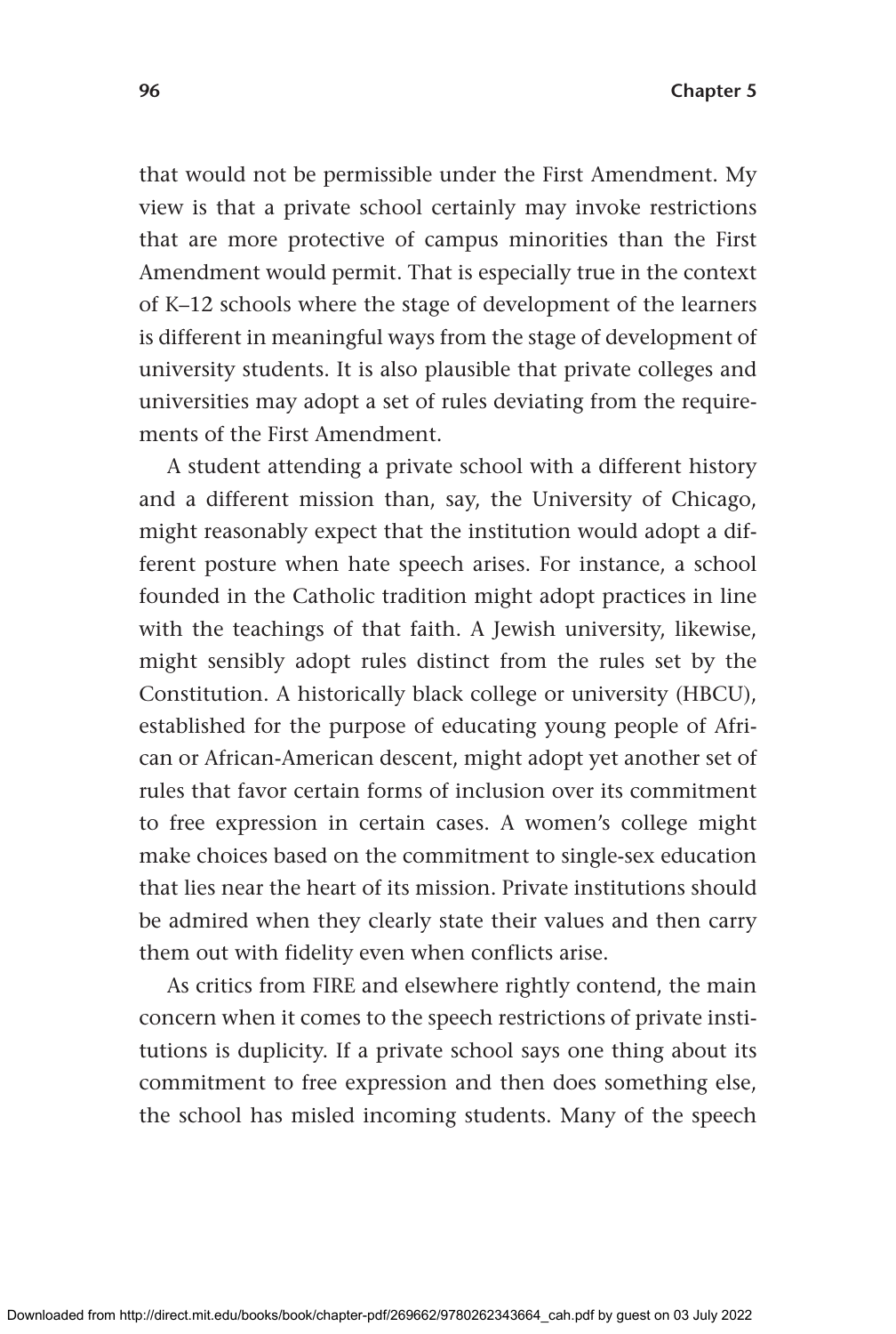codes that arose in the 1980s and 1990s ran afoul of this concern. As FIRE establishes on its website:

Private colleges and universities are contractually bound to respect the promises they make to students. Many institutions promise freedom of expression in university promotional materials and student conduct policies, but then deliver selective censorship once the first tuition check is cashed. They may not be bound by the First Amendment, but private institutions are still legally obligated to provide what they promise. Private institutions may not engage in fraud or breach of contract.

It is important to note, however, that if a private college wishes to place a particular set of moral, philosophical, or religious teachings above a commitment to free expression, it has every right to do so. The freedom to associate voluntarily with others around common goals or beliefs is an integral part of a pluralistic and free society. If a private university states clearly and publicly that it values other commitments more highly than freedom of expression, that institution has considerably more leeway in imposing its views on students, who have given their informed consent by choosing to attend.<sup>20</sup>

The best approach for administrators is to establish clear expectations for students on campus. Where a college, university, or school expects that it might restrict speech more than the First Amendment would allow, it should say so, and it should act accordingly when its values come into conflict. The number of institutions that do so effectively, according to FIRE's reporting, is very low. Only 6 percent (27) of the 449 schools reviewed by FIRE in its 2017 Spotlight report earned a "green light," up from 22 in the previous year's report. $^{21}$ 

Arizona State University is not the only institution that appears to be balancing these interests effectively. According to FIRE, the "green light" institutions include several others that have also enacted significant diversity-related policies. Duke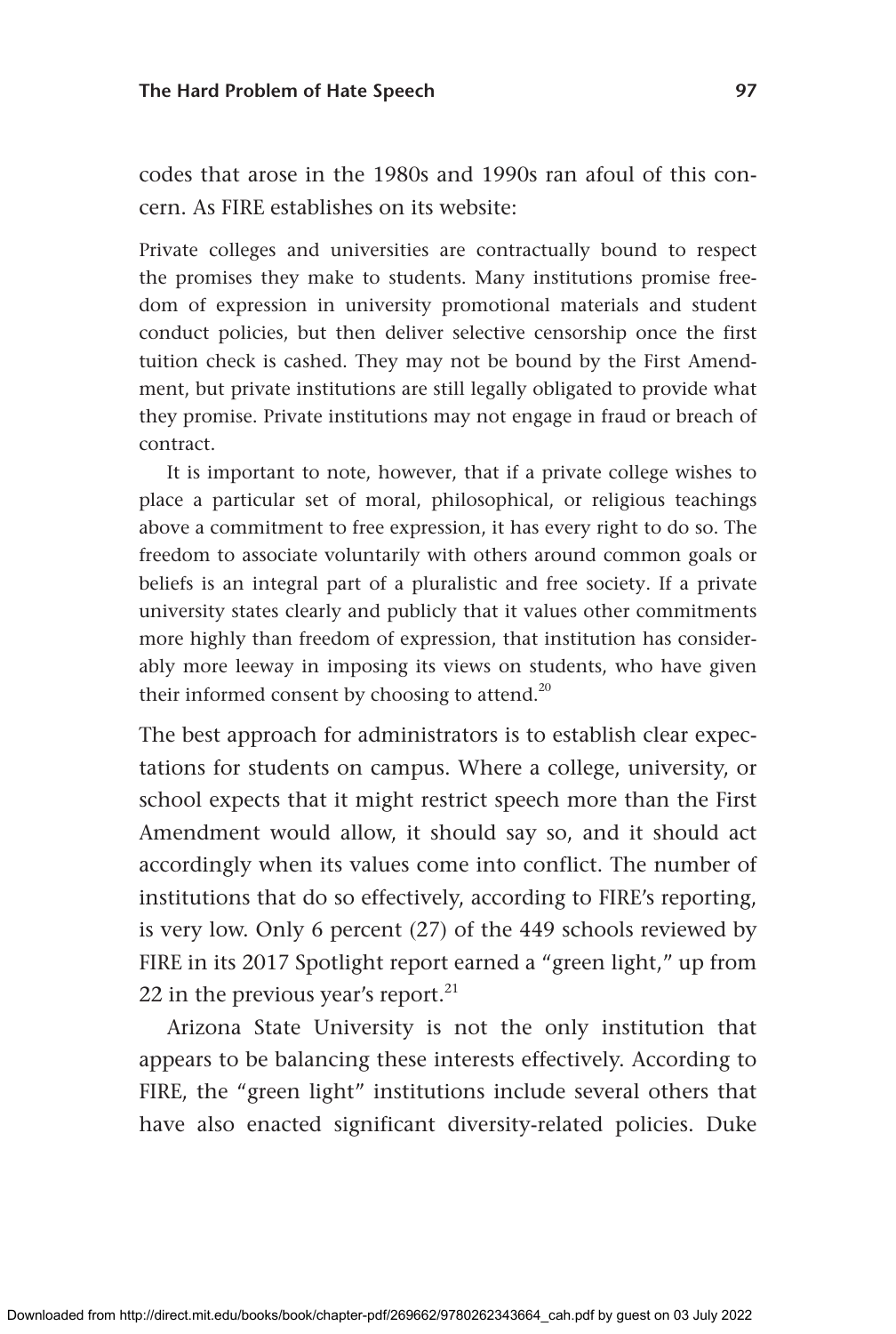University and Purdue University, for instance, have strong policies on bias, hate speech, and peaceable assembly on their books along with strong support for free expression. Policies are necessary but not sufficient; getting it right in practice can often be far harder than striking a balance on paper. But sound policies are nonetheless a crucial step in the process toward strong, inclusive communities that also value free expression.

\*\*\*

When might it be appropriate for a private school or university to restrict hate speech more than the First Amendment would allow? Recall, again, that the First Amendment allows for a degree of restriction of hate speech—that which falls under the "fighting words" doctrine or that which constitutes gender or racial harassment, for instance. Imagine, though, that the speech involved does not meet the strict requirements of today's Supreme Court doctrine when it comes to hate speech. When could the school or university reasonably intervene in the interest of protecting minorities, or any target of hate speech, in a campus environment?

Suppose, for example, that a group espousing hatred—say, the KKK or a neo-Nazi group—were to begin a march on the grounds of a private college or university campus in the middle of a school day. The same march in the town square two miles away would be frowned on by the locals but it would be hard, if not impossible, for the government to shut it down under the First Amendment. The famous case involving the neo-Nazi group that sought to demonstrate publicly in the town of Skokie, Illinois, established the First Amendment protection for such hateful expression.<sup>22</sup> Would a school administrator be within his or her rights to call campus security to force the marchers to leave the campus?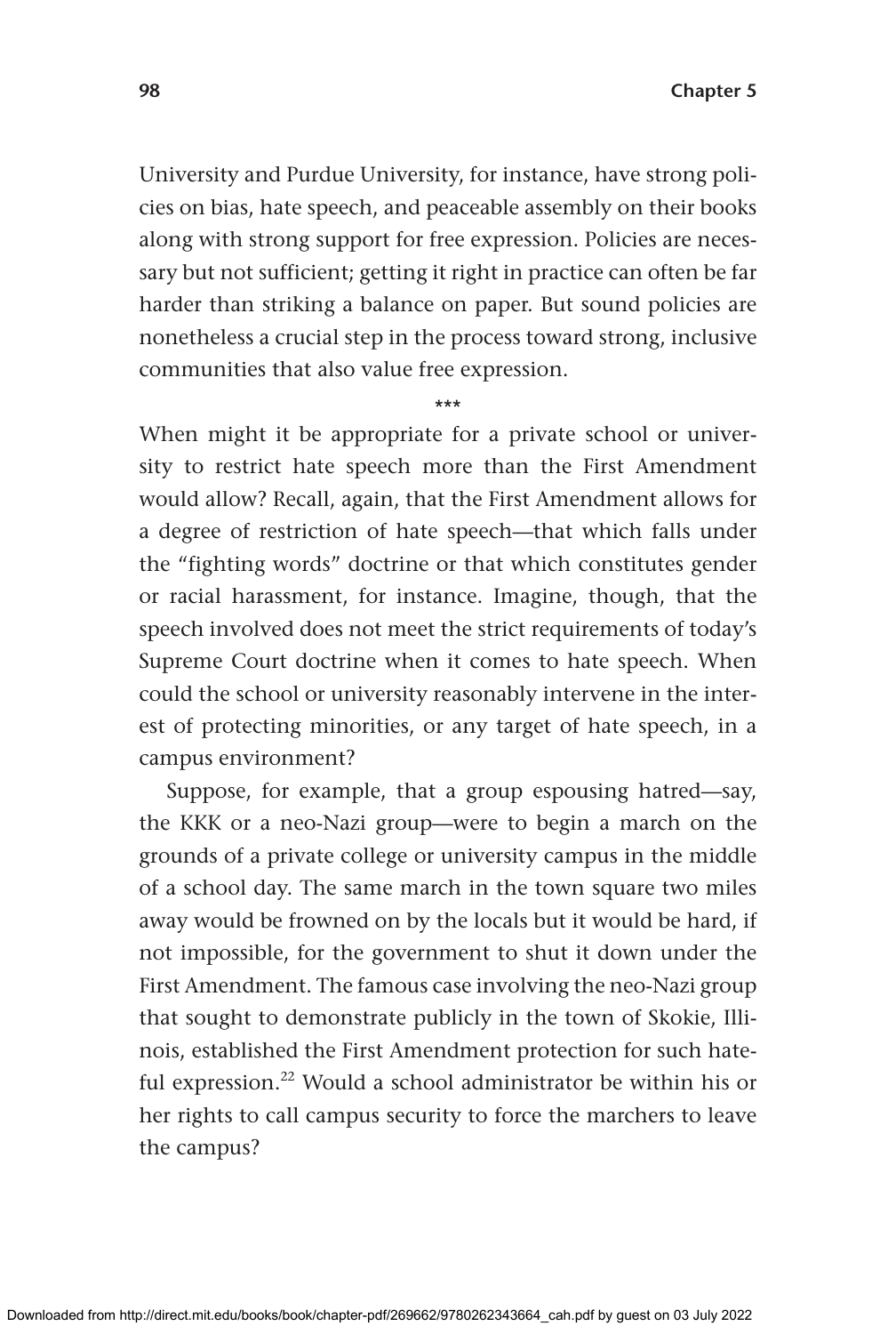In my view, the answer is plainly yes, especially if the school had been clear up front about its values and policies, and established that its commitment to a diverse, equitable, and inclusive campus is on a par with its commitment to free expression. In this show of hate speech on the campus green, in front of the students who have freely assembled together in the school community, the neo-Nazi marchers would be acting in a manner inconsistent with the values of the school. The right to free expression of the marchers is not greater than the right of the campus community members to a learning environment free of this sort of hate. The balance points exactly the other way: the intrusion of this hateful speech exceeds the value of permitting this particular form of speech in the campus community.

This example demonstrates the extent to which there is a reasonable limit as to how and when a campus community must practice tolerance. While certain political speech—even obnoxious speech—must be permitted on campuses in order to pursue the truth and to allow free and open debate, there must be a limit to the degree of hatefulness of the speech that the community should allow.

The paradox of tolerance lies at the heart of this example. Must the tolerant always tolerate the intolerant?

\*\*\*

We teach more than just mathematics, science, writing and reading, languages, the arts, and other academic topics in our schools. We also teach character and moral development. Many schools do so explicitly, through the lessons that we choose; all schools do so implicitly, through the personal examples that faculty members, coaches, administrators, and staff set for our students. Whether parents like it or not, there is no way for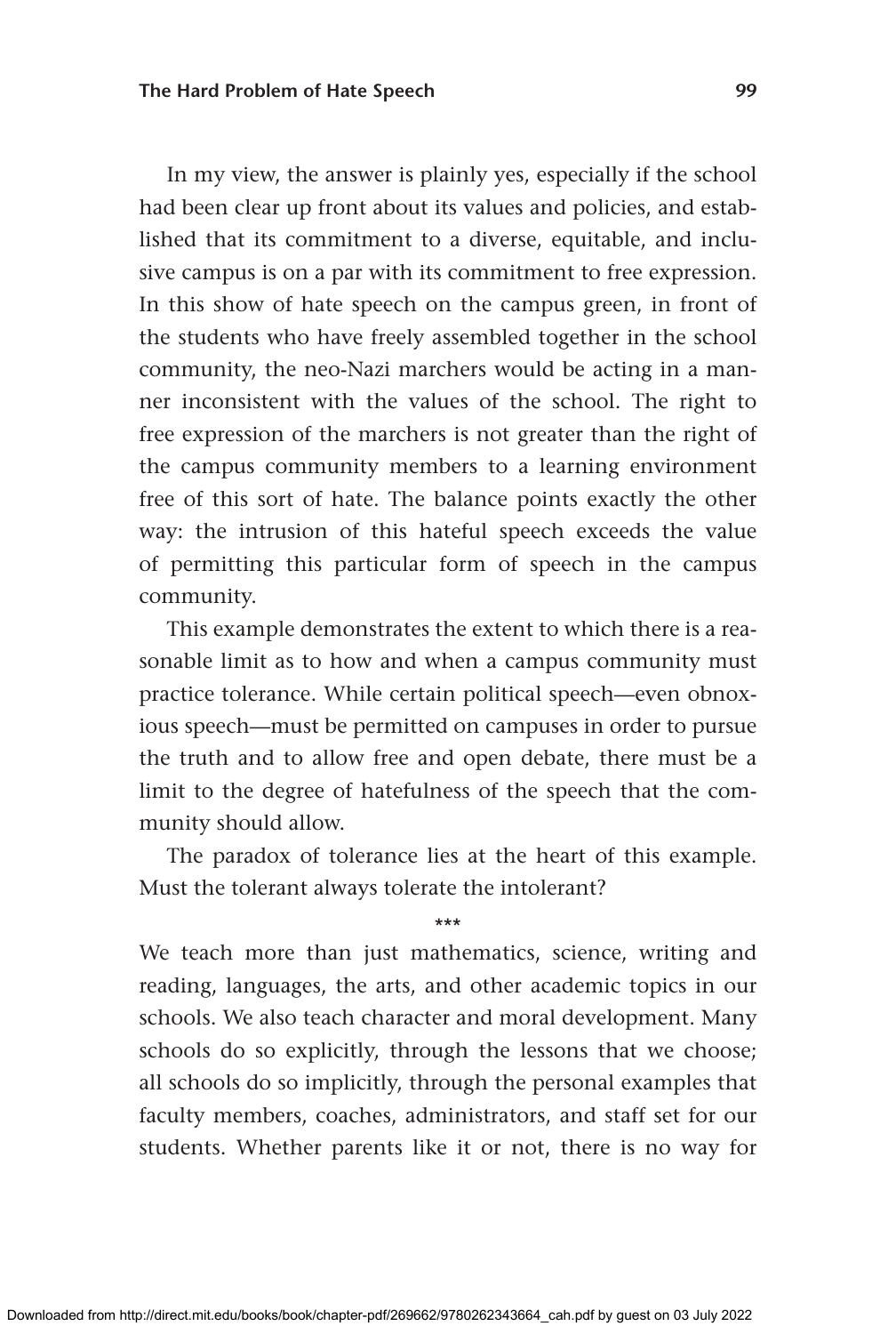teachers to avoid teaching character to some extent; after all, our students watch us as they learn.

At the core of this character development, we ought to teach tolerance. But tolerance can be an extremely tricky value to convey when it comes down to it. Never in recent memory has it been trickier than in the wake of the 2016 presidential election.

It is extremely easy to be a tolerant person when everyone around you is tolerant. It is easy to tolerate the tolerant. It is easy to teach the tolerant. If everyone in a learning community commits to this principle, things go well. Schools should aim for a community in which everyone commits to a deep, abiding sense of tolerance. That would make matters much more straightforward—in this respect, anyway.

The problem with tolerance is when it comes to the intolerant. To the extent that some people in society are intolerant of other people—and we know that to be true—there becomes, all of a sudden, a problem with tolerance. The tolerant are called on to tolerate the intolerant. Meanwhile, the intolerant, in turn, are not asked to tolerate anyone.

To some degree, in a democracy, we must tolerate intolerance; that is part of the deal. We do not just give votes to the tolerant. It is also true that we grow and learn when we tolerate the views of others with whom we disagree. As Lee Bollinger argued in *The Tolerant Society*, a community, and individuals, grow stronger through the extraordinary self-control of tolerating harmful speech.

But the idea of tolerance must also have its limits. The philosopher Karl Popper, writing in 1945, defined this "paradox of tolerance": "Unlimited tolerance must lead to the disappearance of tolerance. If we extend unlimited tolerance even to those who are intolerant, if we are not prepared to defend a tolerant society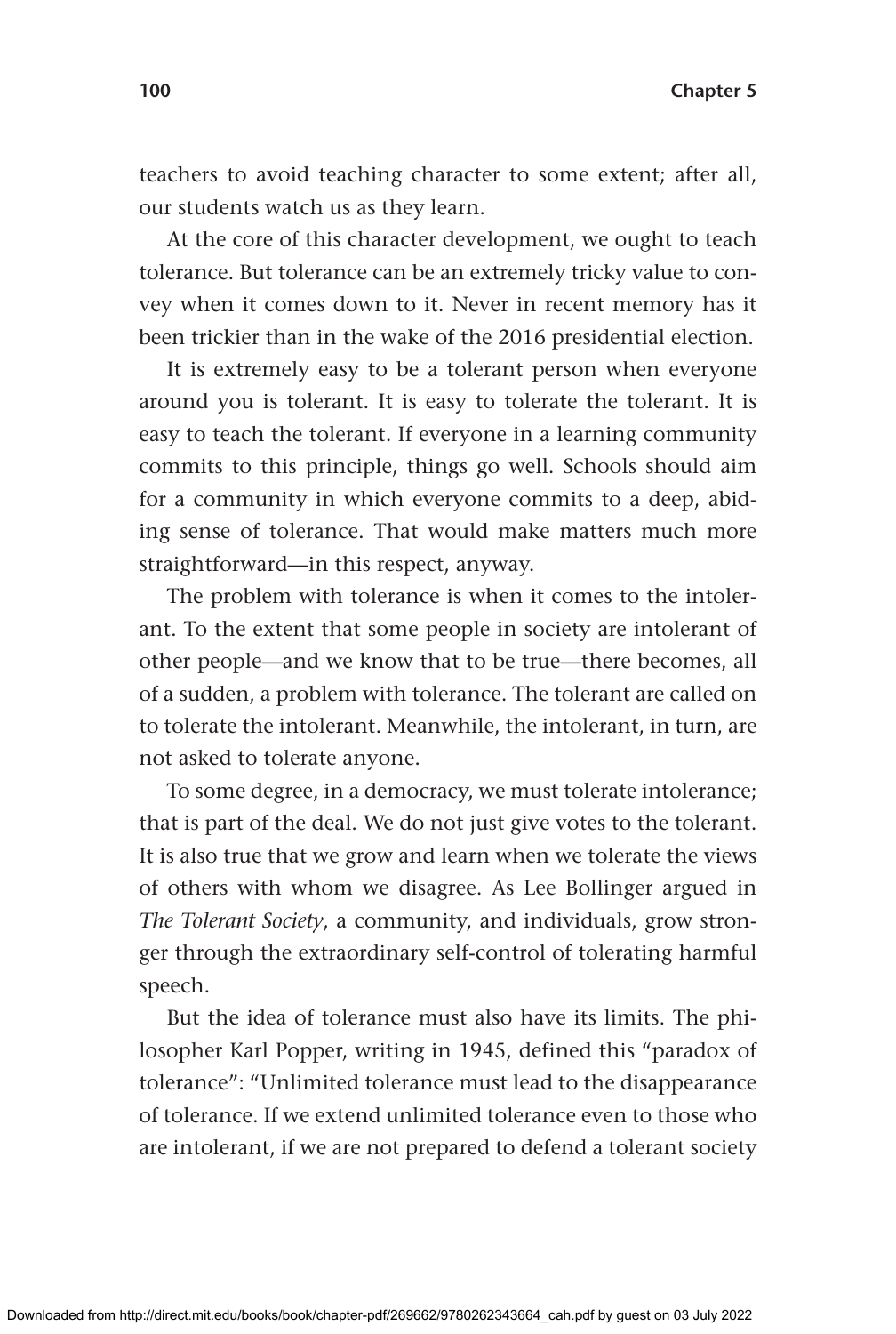against the onslaught of the intolerant, then the tolerant will be destroyed, and tolerance with them." In this famous passage, Popper went a great deal further in exploring when intolerant political philosophies should be suppressed:

In this formulation, I do not imply, for instance, that we should always suppress the utterance of intolerant philosophies; as long as we can counter them by rational argument and keep them in check by public opinion, suppression would certainly be unwise. But we should claim the right to suppress them if necessary even by force; for it may easily turn out that they are not prepared to meet us on the level of rational argument, but begin by denouncing all argument; they may forbid their followers to listen to rational argument, because it is deceptive, and teach them to answer arguments by the use of their fists or pistols. We should therefore claim, in the name of tolerance, the right not to tolerate the intolerant. We should claim that any movement preaching intolerance places itself outside the law, and we should consider incitement to intolerance and persecution as criminal, in the same way as we should consider incitement to murder, or to kidnapping, or to the revival of the slave trade, as criminal.<sup>23</sup>

Popper went too far in this powerful statement, but the essence of his point still rings true today. One need not extend the argument so far as he does—say, to the criminalization of incitement to intolerance (with which I do not agree)—to grasp the rationale for a degree of liberal intolerance. Writing these words in Europe at the end of World War II, Popper had good reason to wish there had been an earlier restriction of intolerance.

There is no reason why a private campus should be required to play host to a group that espouses racial or ethnic hatred that is counter to a core value of the institution. Even if that same speech would be permitted in the city square, an administration that allows it to disrupt an otherwise functional learning environment does more harm than good. It may be that a democracy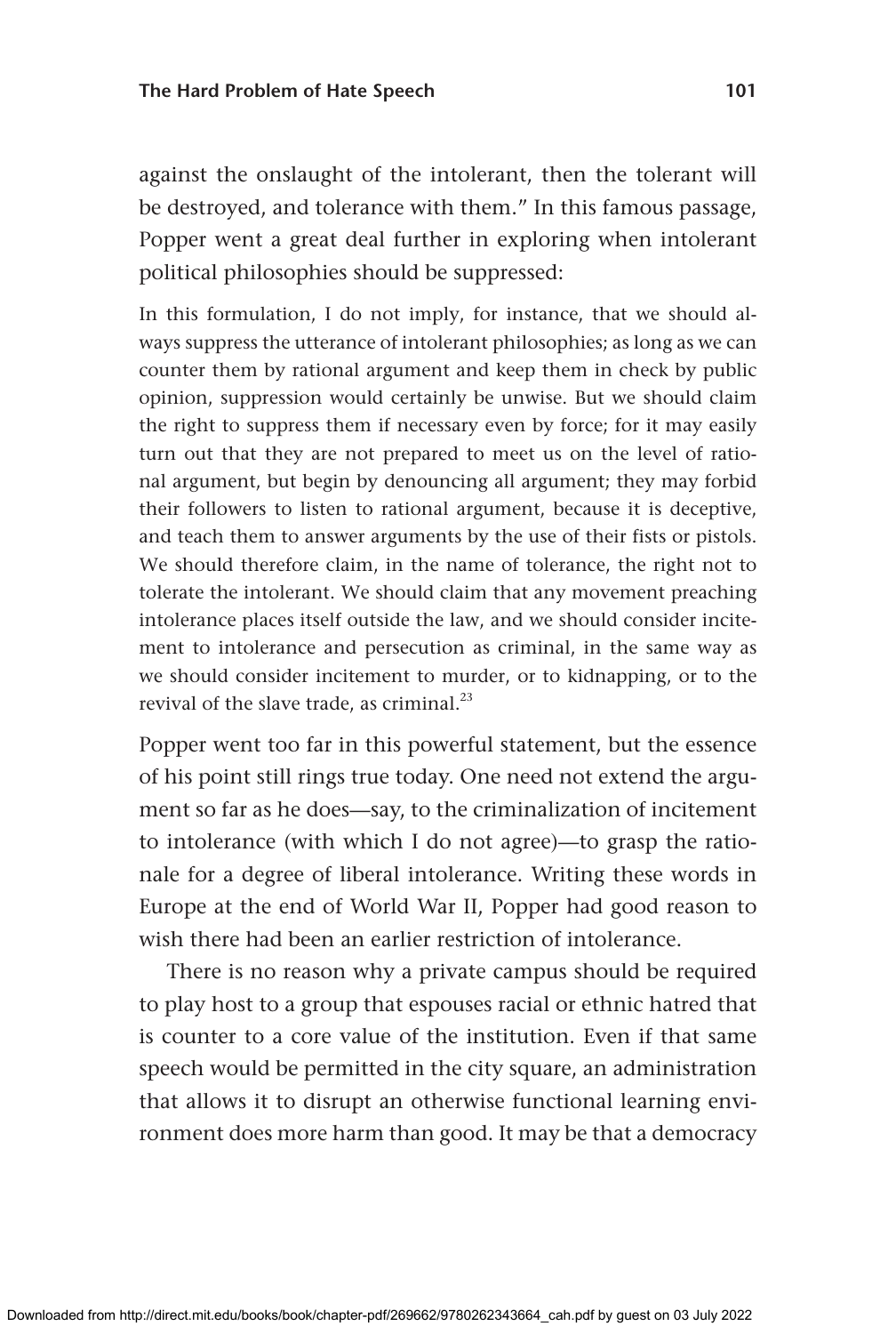will come to a point at which it can tolerate all forms of hateful speech in all its educational institutions, but I do not believe that we are at that point today. The disruptive psychological toll of the most extreme, hateful speech is too high a price for members of marginalized groups on campuses to be expected to pay—especially during this period of steady diversification and growing, but incomplete, equity and inclusion on campuses.

Though the law almost certainly says otherwise today, I believe that even public colleges and universities ought to be able to reach the same decision when it comes to keeping the most hateful speech—of the sort embodied, say, in a KKK or neo-Nazi rally—off campus. The value in terms of teaching and learning of this sort of expression in the context of an academic community does not compensate for the distraction and harm caused to students. The fact that the harm and the distraction would fall disproportionately on a subset of students should factor into the analysis by educators. If schools are in fact about ensuring that a diverse group of young people have a place to learn, administrators should be able to choose whether the most hateful forms of speech have a place on campus. A specific statute or a new Supreme Court holding might be required to make such campus rules possible at a state university. While those who believe that free speech is more important than diversity might disagree, a conversation about line drawing at the edges of permissible speech on campus is well worth having.

Even as we all must tolerate views we hate up to a point in a democracy, there must also be a point at which the tolerant are allowed to be intolerant of those who are intolerant. Our study of history points to examples when it was a terrible mistake to tolerate intolerance for too long. This paradox of tolerance is much on our minds today, once again, as we seek a way forward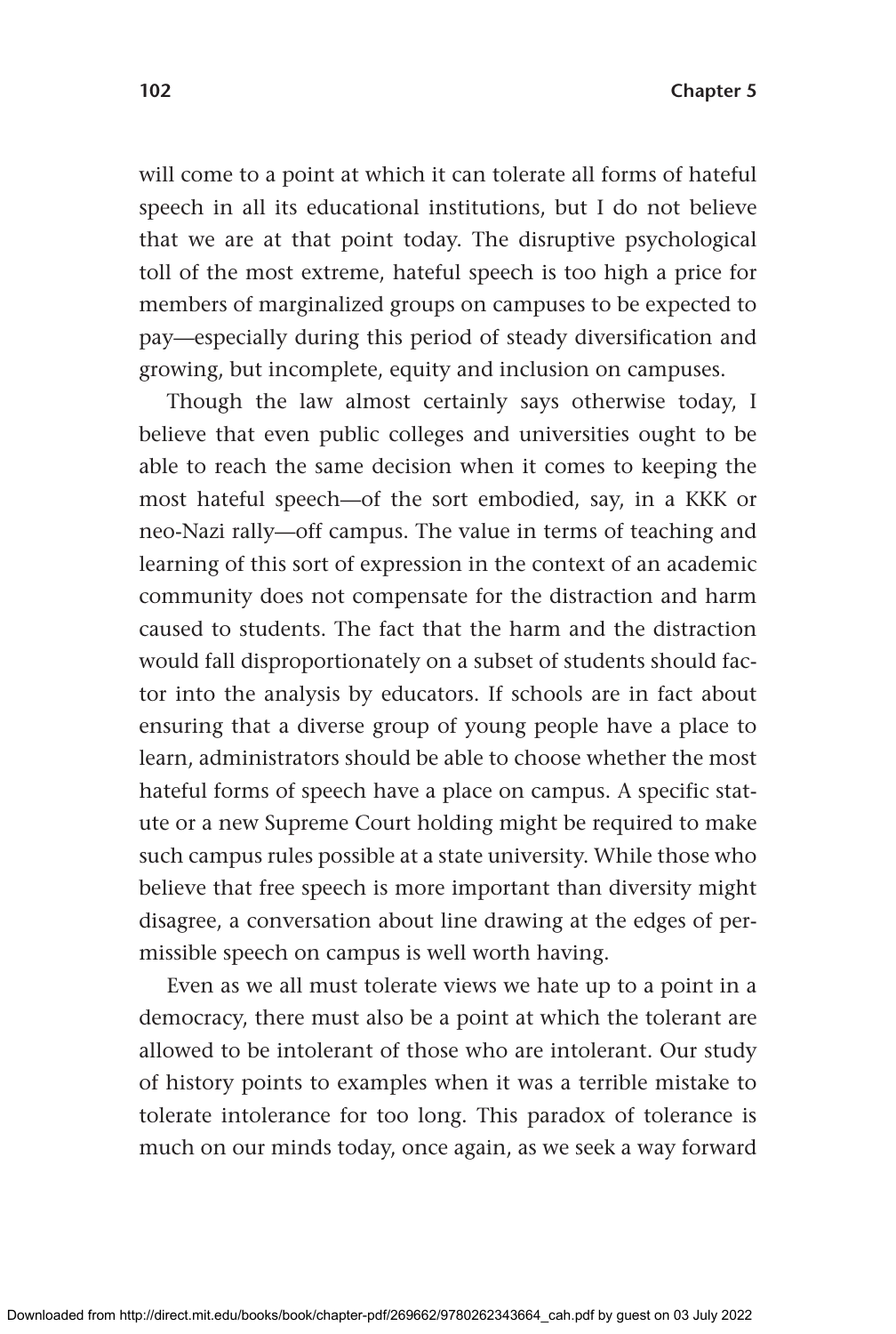after a wrenching election season in 2016. As schools and as a democracy at large, we need to determine where the line falls between hateful speech that we must tolerate and intolerant speech that we must resist.

The 2016 election has given rise to hard conversations on this point. What made that election so painful for many people was that too much of the rhetoric was about exclusion, not inclusion; it was about hate, not about love; it was about elevating some people above others. The winning presidential candidate, Donald Trump, espoused hatred during his campaign toward Mexicans and Muslims in particular—and as president immediately moved to put restrictive policies in place toward both groups. During the campaign, Trump failed to denounce hate groups that target underrepresented people of color. He mocked the disabled on national television. He demonstrated a misogynist streak that made members of his own party denounce his candidacy in large numbers—and led to one of history's largest demonstration, in dozens of cities, the day after his inauguration. The rhetoric during the campaign, from all sides, emphasized division and supremacy of some over others, not equity and inclusion. It is also a fact that this patently divisive approach to running for president resulted in his victory in the Electoral College, if not in the popular vote. We are a divided nation, separated from one another in some fundamental way. The 2016 election cycle was structured around this divide.

These facts are not presented in a manner meant to be partisan. The problem is not about Democrats and Republicans. It is about the values that we hold as educational institutions and how to honor them as we teach our young people. Many of the views expressed during the 2016 campaign are inconsistent with the kinds of values that many, if not virtually all, of our schools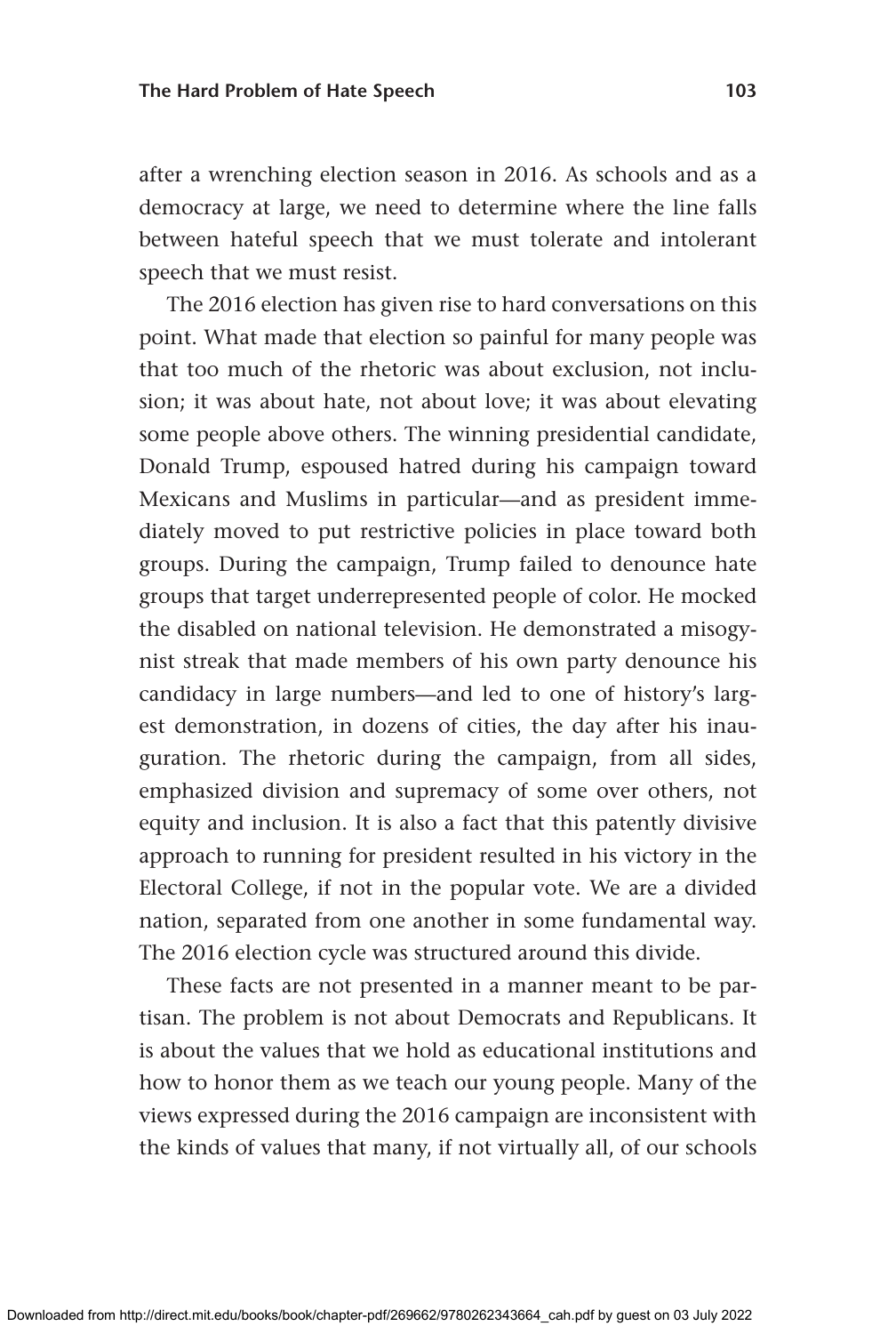stand for—the kinds of values, including tolerance, that we seek to teach.

In our schools, we value and support all our students and their well-being equally. That must include those who are Muslim and Mexican, and those who come from all faiths and all racial and ethnic backgrounds. That must include conservatives as well as liberals. In our classrooms, those on the right must tolerate those on the left; those on the left must tolerate those on the right. No one should be bullied or otherwise mistreated because of who they are or who they or their parents voted for. Serious political discussion must have a place in our academic communities as well as in society at large. Students need to have equal support when it comes to their learning and growth, no matter their perspective or background. (The expectation of equality and inclusion is not limited to our school environments. Recall that we are expected to value and support all people equally in society at large, too, in the plain language of our Declaration of Independence and our Constitution.)

Hateful speech, targeting individuals and groups on our campuses, is not serious political discussion; it should have no place in our schools. In the hyped-up context of campus and electoral events between 2014 and 2017, we must be vigilant for the way our students interpret political events and their lessons. We must focus on where the line should fall between the political speech that we must tolerate and the hateful speech that we should not.

As an educator, I believe we must do everything we can to focus on building tolerance and respect for one another so we do not find ourselves, as school communities, faced with this paradox repeatedly. As a citizen, I believe the same is true for the United States at large. We ought to make extensive room for the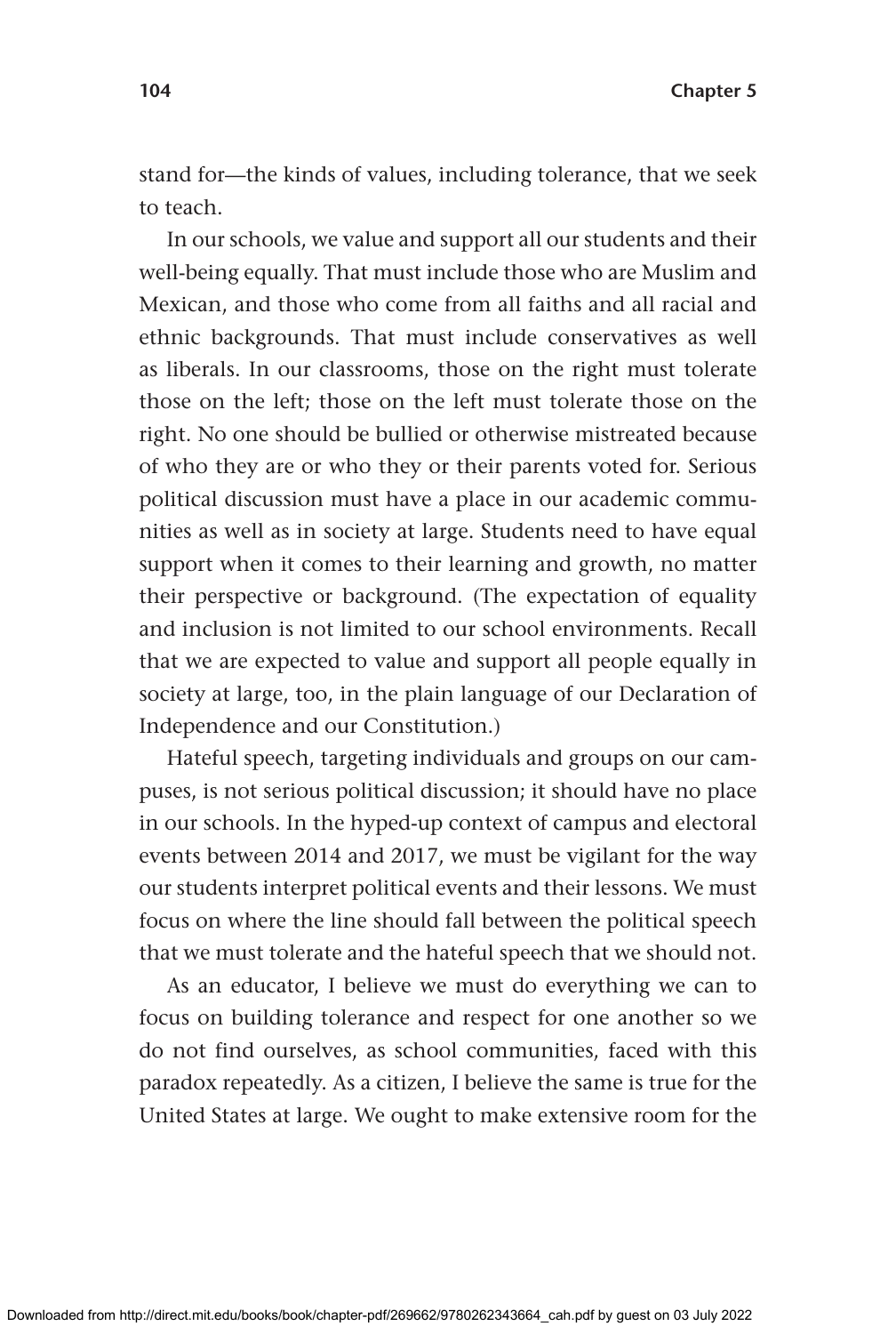conversations we need to have about politics and difference. But intolerance of one another on our campuses, and in our communities, is something that we ought to find ways to prevent and to resist.

\*\*\*

No speech code or disciplinary handbook—no matter how carefully drafted—can anticipate every controversy, especially of this sort. The approach of educational leaders should be to state clearly the values of the institution; to teach tolerance and limit hateful speech in the first place; to teach about the values of free expression and the free exchange of ideas as a general matter; to be clear with students and adults up front about how disputes will be handled; and to ensure that the ensuing debates are as open and constructive as possible. Despite these best efforts, the most complicated acts of expression by those wishing to push the boundaries will prompt case-by-case analysis. Just as they do in the courts, these cases will always give rise to strong emotions and heated debates.<sup>24</sup>

For a democracy comprised of diverse constituents to work, everyone must be tolerant of others to a very large degree. Both those liberals and those conservatives who espouse tolerance of others' views as a key virtue must be prepared to tolerate a great deal of speech with which they disagree. Serious philosophical disagreement must be able to take place on campuses or the intellectual enterprise is lost.

Our system of governance must also allow for a point at which the tolerant may become intolerant of intolerance. The intolerant should not be able to dominate merely by calling on the tolerant to tolerate their intolerance. The hard problem of hate speech is where that line—between the political speech we